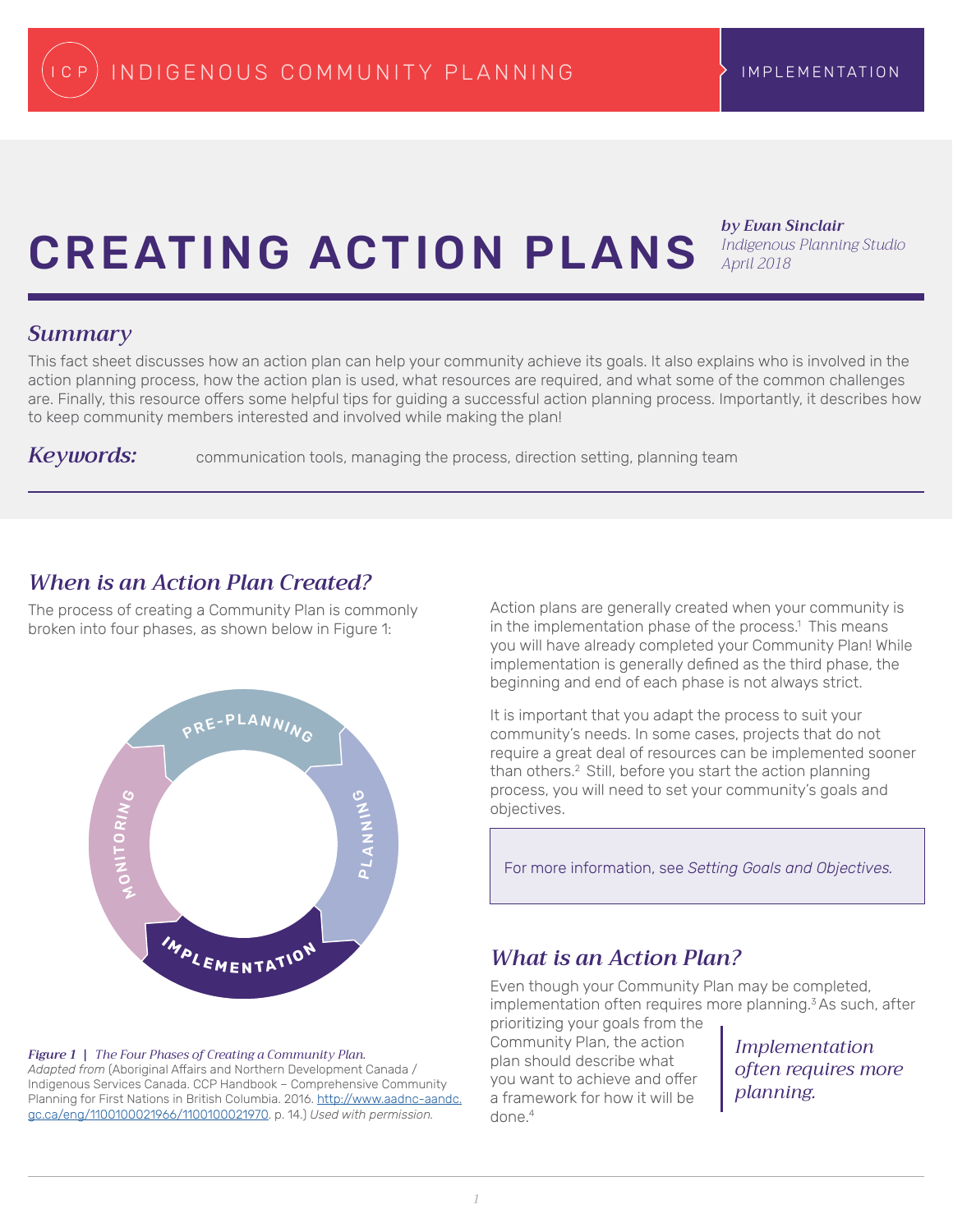Action plans can take many different forms and, in doing so, can serve a variety of purposes.<sup>5</sup> For example, an action plan can be created to implement a specific part of the Community Plan, such as constructing new housing or introducing new types of economic development. On the other hand, action plans can also respond to particular concerns in your community, like protecting culturally significant areas or improving emergency preparedness.<sup>6</sup>

However, no matter where the action plan comes from or what topic it addresses, its pieces should generally remain the same. The primary action plan pieces are illustrated in Figure 2 below.



#### *Figure 2 | The Four Key Pieces of an Action Plan*

*Adapted from* (National Aboriginal Lands Managers Association. Community Land Use Planning Toolkit, Version 1.0. Ottawa: Ministry of Aboriginal Affairs and Northern Development Canada. 2016.)

First, the plan should include a list of activities to start, support, and achieve your community's goal. Second, the plan should offer a timeline for when the activities will happen. This will make sure the process stays on schedule. Third, the plan should explain who is involved in each activity, as well as who is responsible for doing what. Fourth, in order to determine if the goal is doable, the plan should describe the resources needed for each of the activities.<sup>7</sup>

# *Why Create an Action Plan?*

With everything that is included in a Community Plan, deciding how to get started can be difficult. Creating an action plan can help to simplify this step. Based on your community's top goals and objectives, the action plan can identify and communicate what needs to be done to achieve them.

Prioritizing actions is the first step to translate your community's plan into results on the ground. This can be done by considering things such as:<sup>8</sup>

**Impact:** the action positively affects the greatest number of community members, opposed to actions helping very few.

*Urgency:* the action addresses the most pressing issues or goals of your community.

**Cost:** the action does not require more resources than are available in the community to implement it.

**Support:** the action is believed to be important by the community members, Chief and Council members.

# *What are Some Common Challenges?*

Carrying out an action planning process that is open to community members can help to prevent three major problems from arising.<sup>9</sup>

First, managing your community's expectations is key, as failing to do so can result in disappointment with results or frustration with the process. Second, poor communication with community members can result in them becoming disinterested. As the action plan's greatest asset, it is important to keep them informed and involved throughout the planning process. Third, lack of clarity can cause confusion and, in turn, disagreement among community members.

This can pose major problems when your community is trying to come to an agreement on priorities.<sup>10</sup> These factors are important, as successful implementation of the action plan depends on community members taking ownership over it.

## *ownership*

community members are involved in creating the plan and, as a result, remain committed to helping it take shape

Careful budgeting and project management can also prevent a number of other issues from emerging. For instance, resources are often limited and, in cases where there are unexpected costs, it is important to have a backup plan. The same can be said for delays. Although it is important to have a schedule of activities in place, issues like bad weather and supply shortages can extend project timelines. Detailed reporting is also important for maintaining the support of partners and funders. Deciding who will be responsible for this task and when it needs to happen is a great way to improve chances of success.<sup>11</sup>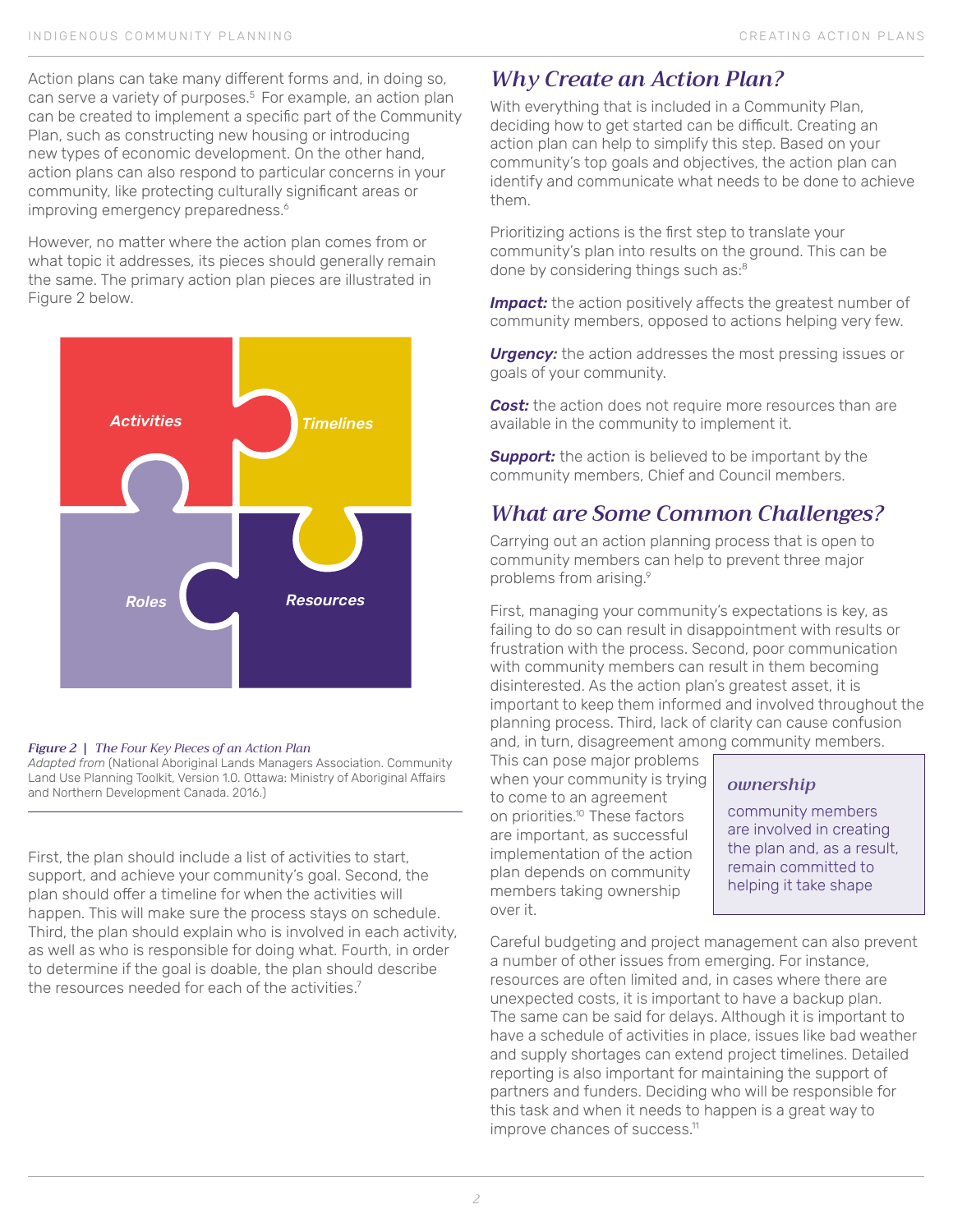# *Who is Involved in the Process?*

There can be many different people involved in creating an action plan. The process may be directed by a community's Planning Team, Land Advisor, or professional consultant.<sup>12</sup> The involvement of Chief and Council is also important for accessing resources. Regular communication with them can help to maintain their support, even in cases where administration changes.<sup>13</sup> However, when it comes to the

action plan taking shape on the ground, it is the community members who will bring it to life through their shared efforts and everyday actions. For this reason, it is important all community members take part in the process. In doing so, their participation will help to support ongoing efforts and increase the chances of longterm success.<sup>14</sup>

*When it comes to the action plan taking shape on the ground, it is the community members who will bring it to life through their shared efforts and everyday actions*

# *What Resources are Needed?*

Creating an action plan will require financial support. This is important to consider before getting started, as the aim of the plan will largely determine how much is needed. If the costs are more than what is in your community's budget, additional resources may be required. To assist in this, Aboriginal Affairs and Northern Development Canada offers a section on funding resources in the CCP Handbook.<sup>15</sup> In other cases, the action plan may need to be adjusted to reflect the resources available, which should be decided with the community.<sup>16</sup>

Beyond money, creating an action plan also requires time. The community planning team, Land Advisor, Chief, Council, and members of the community will be expected to invest time into meeting, communicating, and reporting.<sup>17</sup> These activities will also require a certain level of skill. In some cases, professionals from outside the community can be hired to provide specific services. In order for the plan to succeed, these groups must work closely to avoid conflicts.<sup>18</sup>

# *How is a Successful Action Plan Created?*

Though the planning process in First Nations' communities is very different from municipalities, the Federation of Canadian Municipalities (FCM) offers some helpful tips for moving beyond plans. As shown in Figure 3, there are 5 key things you can consider during the action planning process.<sup>19</sup>



#### *Management*

*Partnerships*

A group or managing body can be created to oversee the action planning process and review the progress of activities.

To gain support, non-government and government organizations at different levels can be engaged with.





#### *Participation*

Organizations and people from across the community should be included so everyone takes ownership over the plan.

## *Measurement*

Since changes to the plan may occur along the way, measuring results can help you stay on track and meet your goals.



#### *Communication*

Designing a strategy for communicating with all members of your team will help to direct resources and stay on schedule.

#### *Figure 3 | Five Factors for a Successful Action Planning Process.*

*Adapted from* (Clark, A. Passing Go: Moving Beyond the Plan. Ottawa: Federation of Canadian Municipalities. 2012. [https://fcm.ca/Documents/](https://fcm.ca/Documents/tools/GMF/SS_PassingGo_EN.pdf) [tools/GMF/SS\\_PassingGo\\_EN.pdf](https://fcm.ca/Documents/tools/GMF/SS_PassingGo_EN.pdf). p. 3.) *Used with permission.*

# *Final Thoughts*

In summary, action plans can help turn your community's ideas into results on the ground. Once you have completed your Community Plan, as well as established its goals and objectives, an action plan can be created. To increase the chances of seeing positive results, make sure members of your community are actively involved throughout the process!